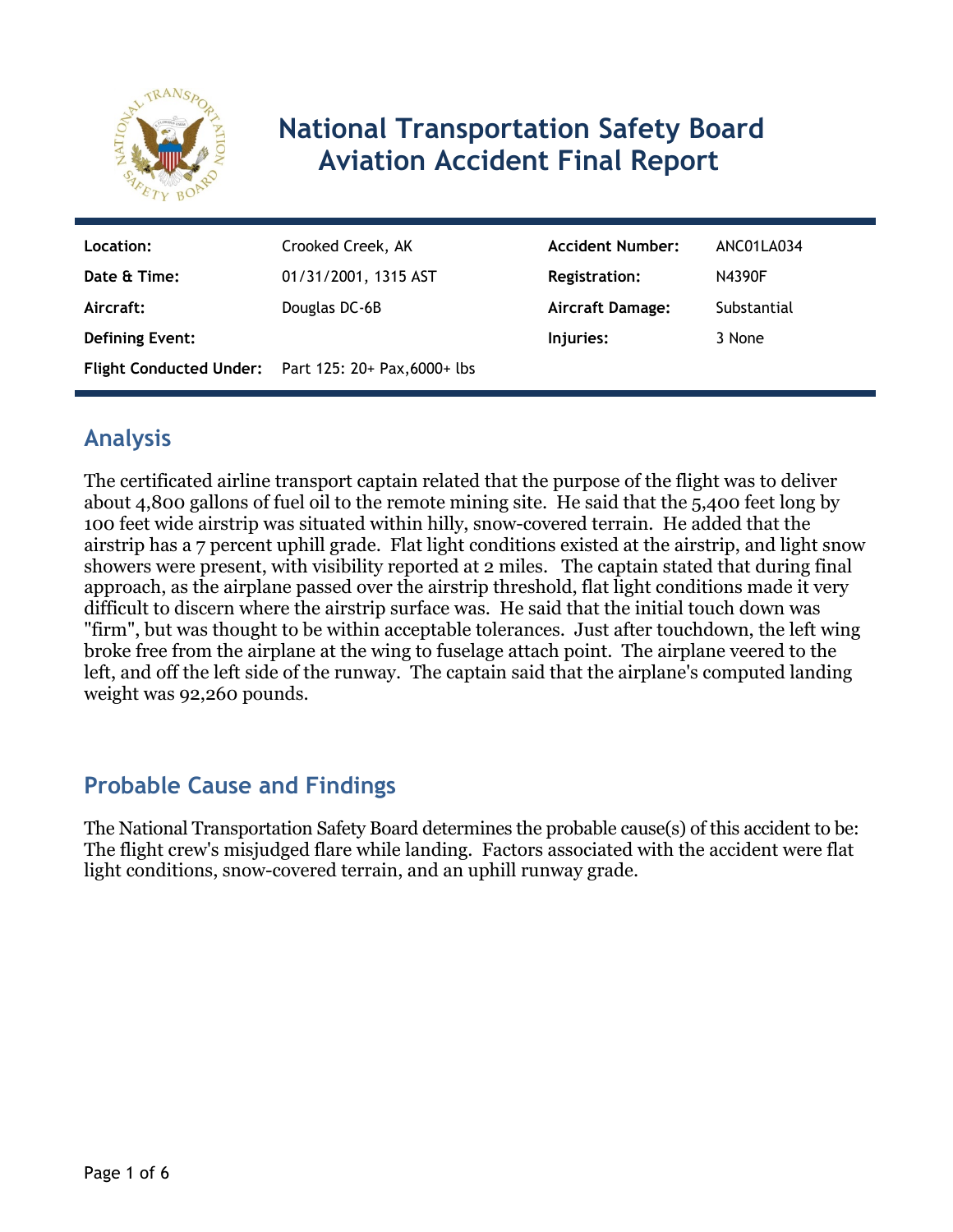#### **Findings**

Occurrence #1: HARD LANDING Phase of Operation: LANDING - FLARE/TOUCHDOWN

Findings

1. (F) LIGHT CONDITION - OTHER

2. (C) FLARE - MISJUDGED - FLIGHTCREW

3. (F) TERRAIN CONDITION - SNOW COVERED

4. (F) TERRAIN CONDITION - UPHILL

----------

Occurrence #2: AIRFRAME/COMPONENT/SYSTEM FAILURE/MALFUNCTION Phase of Operation: LANDING - FLARE/TOUCHDOWN

Findings 5. WING - SEPARATION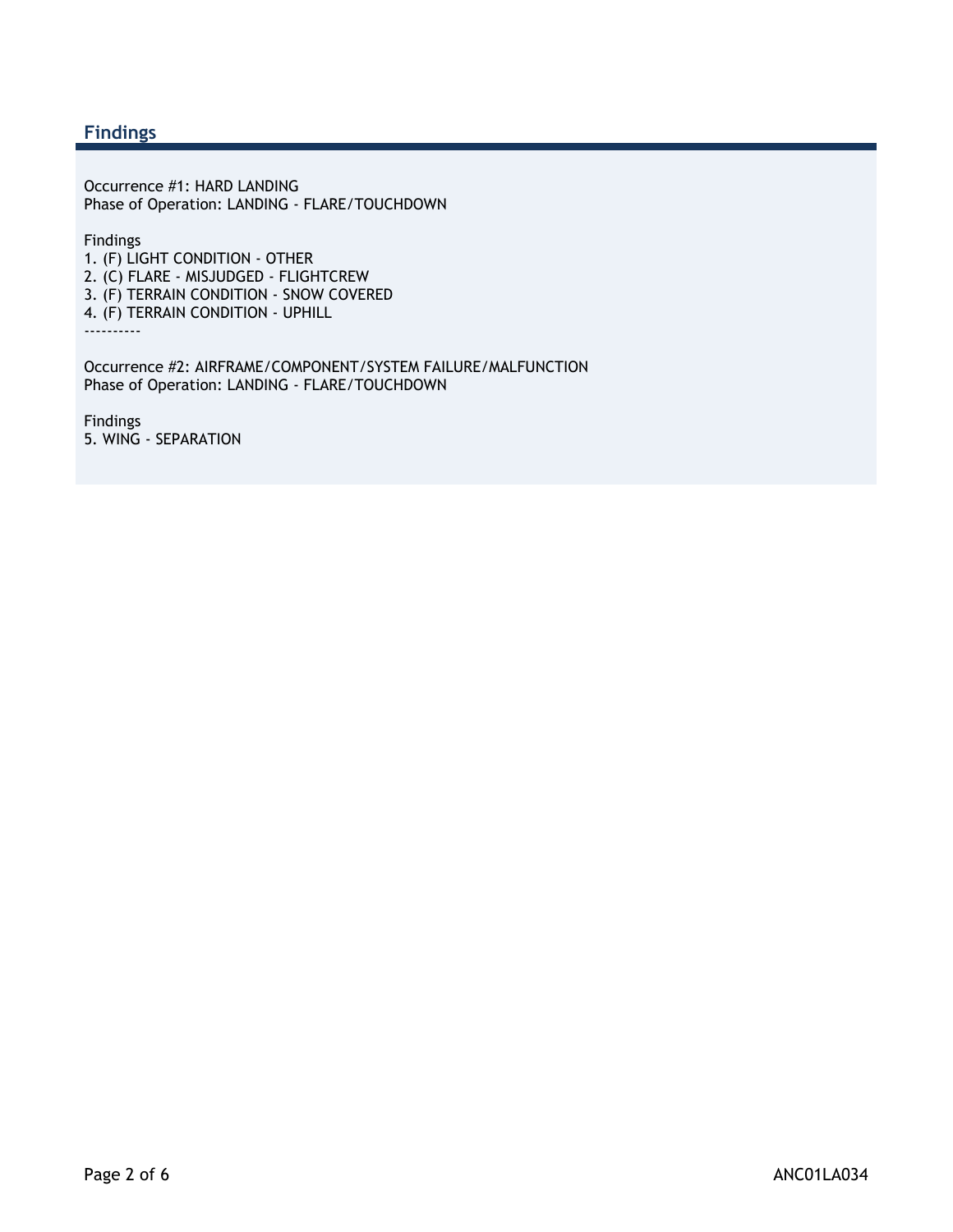### **Factual Information**

On January 31, 2001, about 1315 Alaska standard time, a Douglas DC-6B airplane, N4390F, sustained substantial damage during landing at the Donlin Creek Airstrip, a remote mine site located about 12 miles north of Crooked Creek, Alaska. The airplane was being operated as a visual flight rules (VFR) cargo flight under Title 14, CFR Part 125, when the accident occurred. The airplane was registered to and operated by Everts Air Fuel, Inc., Fairbanks, Alaska. The two certificated airline transport pilots, and the flight engineer, were not injured. Visual meteorological conditions prevailed, and a visual flight rules (VFR) flight plan was in effect. The flight originated at the Fairbanks International Airport, Fairbanks, about 1130.

During a telephone conversation with the National Transportation Safety Board investigatorin-charge on February 2, the captain related that the purpose of the flight was to deliver about 4,800 gallons of fuel oil to the remote mining site. He said that the 5,400 feet long by 100 feet wide airstrip was situated within hilly, snow-covered terrain. He added that the airstrip has a 7 percent uphill grade. Flat light conditions existed at the airstrip, and light snow showers were present, with visibility reported at 2 miles. The captain stated that during final approach, as the airplane passed over the airstrip threshold, flat light conditions made it very difficult to discern where the airstrip surface was. He said that the initial touch down was "firm", but was thought to be within acceptable tolerances. Just after touchdown, the left wing broke free from the airplane at the wing to fuselage attach point. The airplane veered to the left, and off the left side of the runway.

The captain said that the airplane's computed landing weight was 92,260 pounds.

| . v. v. av. .                    |                                                                                                                                                                                                                                                      |                                   |                               |
|----------------------------------|------------------------------------------------------------------------------------------------------------------------------------------------------------------------------------------------------------------------------------------------------|-----------------------------------|-------------------------------|
| Certificate:                     | Airline Transport                                                                                                                                                                                                                                    | Age:                              | <b>58, Male</b>               |
| Airplane Rating(s):              | Multi-engine Land; Single-engine<br>Land; Single-engine Sea                                                                                                                                                                                          | Seat Occupied:                    | Left                          |
| <b>Other Aircraft Rating(s):</b> | None                                                                                                                                                                                                                                                 | <b>Restraint Used:</b>            | Seatbelt, Shoulder<br>harness |
| Instrument Rating(s):            | Airplane                                                                                                                                                                                                                                             | <b>Second Pilot Present:</b>      | Yes.                          |
| Instructor Rating(s):            | None                                                                                                                                                                                                                                                 | <b>Toxicology Performed:</b>      | No                            |
| <b>Medical Certification:</b>    | Class 1 Valid Medical--w/<br>waivers/lim.                                                                                                                                                                                                            | Last Medical Exam:                | 12/18/2000                    |
| <b>Occupational Pilot:</b>       |                                                                                                                                                                                                                                                      | Last Flight Review or Equivalent: | 10/31/2000                    |
| <b>Flight Time:</b>              | 29500 hours (Total, all aircraft), 8100 hours (Total, this make and model), 29000 hours (Pilot In<br>Command, all aircraft), 263 hours (Last 90 days, all aircraft), 71 hours (Last 30 days, all<br>aircraft), 6 hours (Last 24 hours, all aircraft) |                                   |                               |

#### **Pilot Information**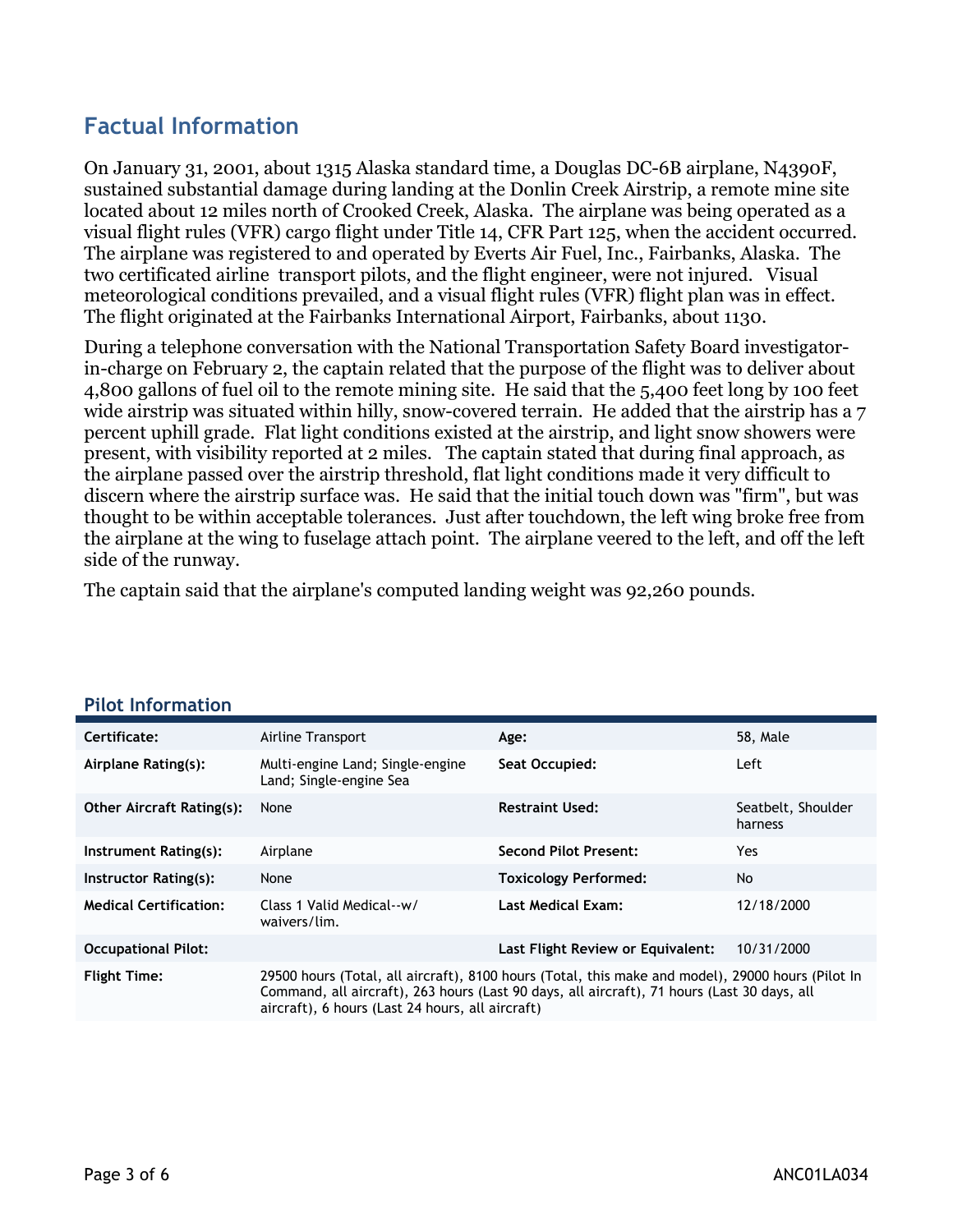#### **Co-Pilot Information**

| Certificate:                     | Age:                              | 31, Male                      |
|----------------------------------|-----------------------------------|-------------------------------|
| Airplane Rating(s):              | Seat Occupied:                    | Right                         |
| <b>Other Aircraft Rating(s):</b> | <b>Restraint Used:</b>            | Seatbelt, Shoulder<br>harness |
| Instrument Rating(s):            | <b>Second Pilot Present:</b>      | Yes                           |
| Instructor Rating(s):            | <b>Toxicology Performed:</b>      |                               |
| <b>Medical Certification:</b>    | <b>Last Medical Exam:</b>         |                               |
| <b>Occupational Pilot:</b>       | Last Flight Review or Equivalent: |                               |
| <b>Flight Time:</b>              |                                   |                               |

## **Flight Engineer Information**

| Certificate:                     | Commercial; Flight Engineer              | Age:                              | 26. Male                      |
|----------------------------------|------------------------------------------|-----------------------------------|-------------------------------|
| Airplane Rating(s):              | Multi-engine Land; Single-engine<br>Land | Seat Occupied:                    | <b>Unknown</b>                |
| <b>Other Aircraft Rating(s):</b> | None                                     | <b>Restraint Used:</b>            | Seatbelt, Shoulder<br>harness |
| Instrument Rating(s):            | Airplane                                 | <b>Second Pilot Present:</b>      | Yes                           |
| Instructor Rating(s):            | Airplane Single-engine                   | <b>Toxicology Performed:</b>      | <b>No</b>                     |
| <b>Medical Certification:</b>    | Class 2 Unknown                          | <b>Last Medical Exam:</b>         |                               |
| <b>Occupational Pilot:</b>       |                                          | Last Flight Review or Equivalent: |                               |
| <b>Flight Time:</b>              |                                          |                                   |                               |

## **Aircraft and Owner/Operator Information**

| <b>Aircraft Manufacturer:</b>     | Douglas                                                   | <b>Registration:</b>                  | N4390F          |
|-----------------------------------|-----------------------------------------------------------|---------------------------------------|-----------------|
| Model/Series:                     | $DC-6B$                                                   | <b>Aircraft Category:</b>             | Airplane        |
| <b>Year of Manufacture:</b>       |                                                           | <b>Amateur Built:</b>                 | No.             |
| Airworthiness Certificate:        | <b>Transport</b>                                          | Serial Number:                        | 44898           |
| Landing Gear Type:                | Retractable - Tricycle                                    | Seats:                                | 4               |
| Date/Type of Last Inspection:     | 01/24/2001, AAIP                                          | <b>Certified Max Gross Wt.:</b>       | 103800 lbs      |
| Time Since Last Inspection:       | 33.5 Hours                                                | Engines:                              | 4 Reciprocating |
| Airframe Total Time:              | 37052.7 Hours                                             | <b>Engine Manufacturer:</b>           | P&W             |
| ELT:                              | Installed, activated, did not<br>aid in locating accident | <b>Engine Model/Series:</b>           | R2800-CB        |
| <b>Registered Owner:</b>          | Cliford R. Everts                                         | <b>Rated Power:</b>                   | 2400 hp         |
| Operator:                         | Everts Air Fuel, Inc.                                     | Air Carrier Operating<br>Certificate: | None            |
| <b>Operator Does Business As:</b> |                                                           | <b>Operator Designator Code:</b>      | <b>EVAB</b>     |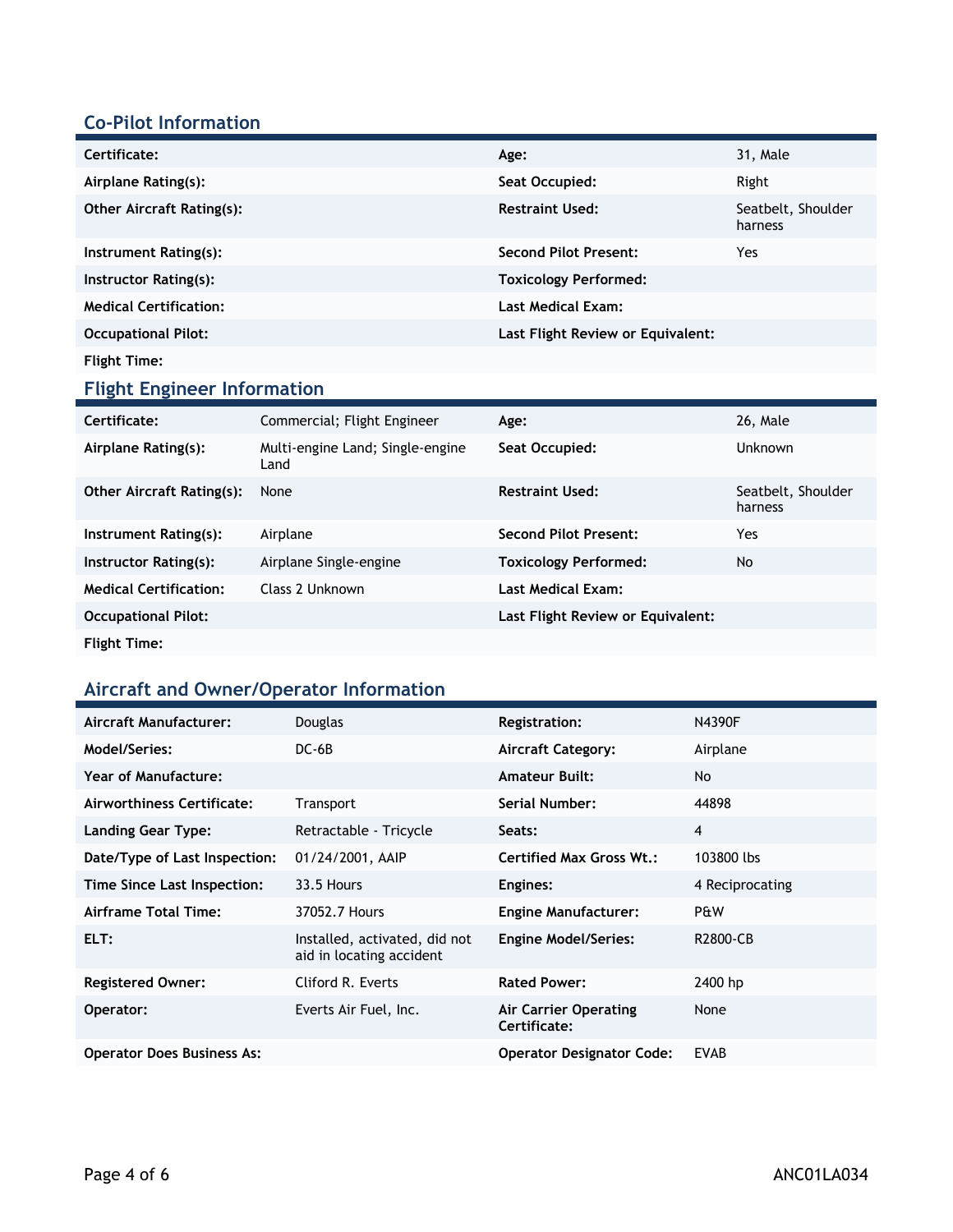### **Meteorological Information and Flight Plan**

| <b>Conditions at Accident Site:</b>     | <b>Visual Conditions</b> | <b>Condition of Light:</b>    | Day        |
|-----------------------------------------|--------------------------|-------------------------------|------------|
| <b>Observation Facility, Elevation:</b> |                          | <b>Observation Time:</b>      |            |
| Distance from Accident Site:            |                          | Direction from Accident Site: |            |
| <b>Lowest Cloud Condition:</b>          |                          | <b>Temperature/Dew Point:</b> |            |
| <b>Lowest Ceiling:</b>                  | Broken / 2000 ft agl     | Visibility                    | 2 Miles    |
| Wind Speed/Gusts, Direction:            | Calm                     | Visibility (RVR):             |            |
| <b>Altimeter Setting:</b>               |                          | Visibility (RVV):             |            |
| <b>Precipitation and Obscuration:</b>   |                          |                               |            |
| <b>Departure Point:</b>                 | Fairbanks, AK (FAI)      | Type of Flight Plan Filed:    | <b>VFR</b> |
| Destination:                            | Crooked Creek, AK        | <b>Type of Clearance:</b>     | <b>VFR</b> |
| <b>Departure Time:</b>                  | 1130 AST                 | Type of Airspace:             | Class E    |

#### **Airport Information**

| Airport:                    | Donlin Creek Airstrip | <b>Runway Surface Type:</b>      | Gravel: Snow     |
|-----------------------------|-----------------------|----------------------------------|------------------|
| <b>Airport Elevation:</b>   |                       | <b>Runway Surface Condition:</b> | Snow--dry        |
| Runway Used:                |                       | <b>IFR Approach:</b>             | None             |
| <b>Runway Length/Width:</b> | 5400 ft / 150 ft      | <b>VFR Approach/Landing:</b>     | <b>Full Stop</b> |

### **Wreckage and Impact Information**

| Crew Injuries:          | 3 None | Aircraft Damage:           | Substantial            |
|-------------------------|--------|----------------------------|------------------------|
| Passenger Injuries:     | N/A    | <b>Aircraft Fire:</b>      | None                   |
| <b>Ground Injuries:</b> | N/A    | <b>Aircraft Explosion:</b> | None                   |
| Total Injuries:         | 3 None | Latitude, Longitude;       | 62.333333, -158.216667 |

#### **Administrative Information**

| Investigator In Charge (IIC):            | Clinton O Johnson                                                                                                                                                                                                                                                                                                                                  | <b>Adopted Date:</b> | 02/20/2002 |
|------------------------------------------|----------------------------------------------------------------------------------------------------------------------------------------------------------------------------------------------------------------------------------------------------------------------------------------------------------------------------------------------------|----------------------|------------|
| <b>Additional Participating Persons:</b> | James B Porter; Federal Aviation Administration; Fairbanks, AK                                                                                                                                                                                                                                                                                     |                      |            |
| <b>Publish Date:</b>                     |                                                                                                                                                                                                                                                                                                                                                    |                      |            |
| <b>Investigation Docket:</b>             | NTSB accident and incident dockets serve as permanent archival information for the NTSB's<br>investigations. Dockets released prior to June 1, 2009 are publicly available from the NTSB's<br>Record Management Division at pubing@ntsb.gov, or at 800-877-6799. Dockets released after<br>this date are available at http://dms.ntsb.gov/pubdms/. |                      |            |